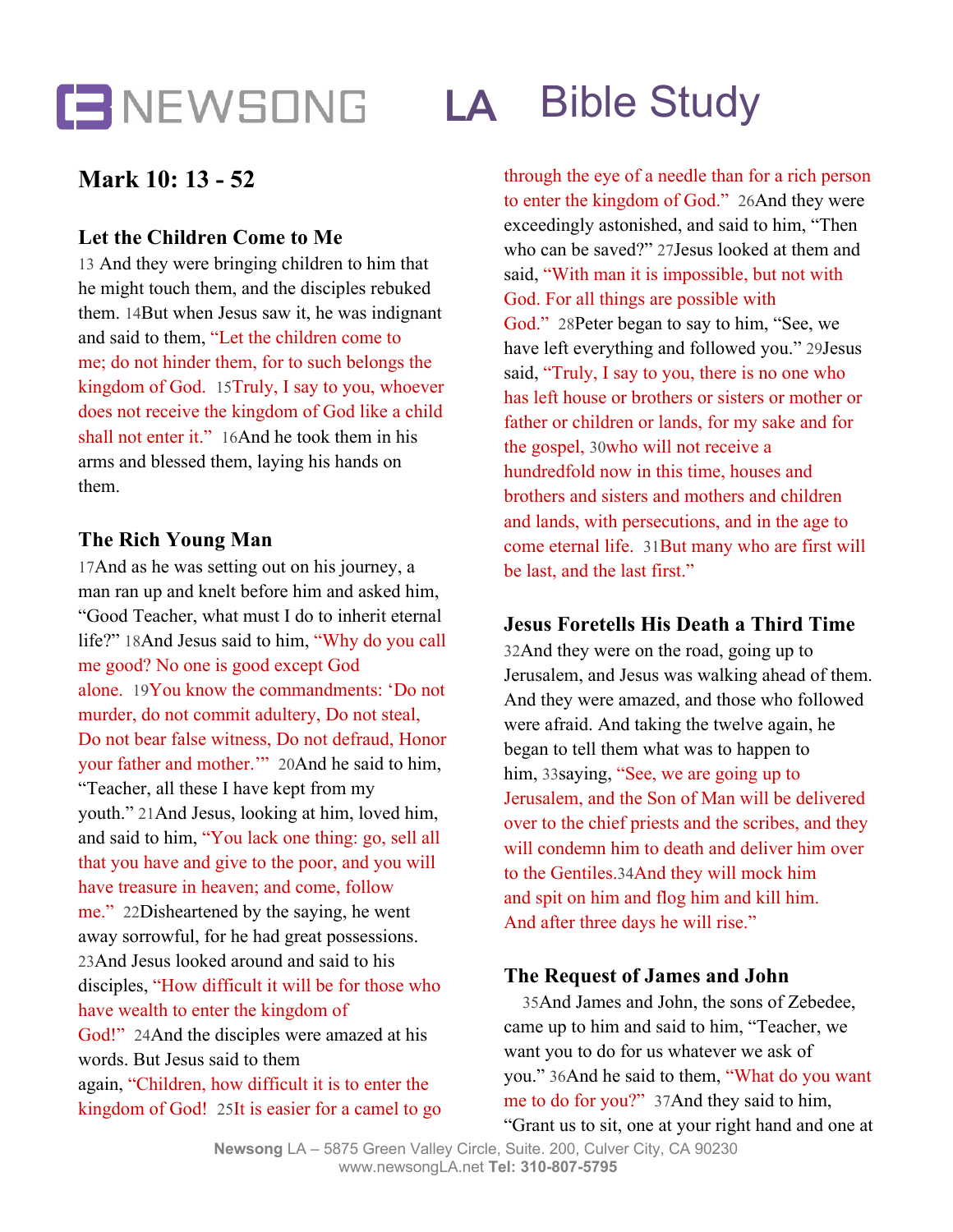# **LA** Bible Study

your left, in your glory." 38Jesus said to them, "You do not know what you are asking. Are you able to drink the cup that I drink, or to be baptized with the baptism with which I am baptized?" 39And they said to him, "We are able." And Jesus said to them, "The cup that I drink you will drink, and with the baptism with which I am baptized, you will be baptized, 40but to sit at my right hand or at my left is not mine to grant, but it is for those for whom it has been prepared." 41 And when the ten heard it, they began to be indignant at James and John. 42And Jesus called them to him and said to them, "You know that those who are considered rulers of the Gentiles lord it over them, and their great ones exercise authority over them. 43But it shall not be so among you. But whoever would be great among you must be your servant,44and whoever would be first among you must be slave of all. 45For even the Son of Man came not to be served but to serve, and to give his life as a ransom for many."

### **Jesus Heals Blind Bartimaeus**

46 And they came to Jericho. And as he was leaving Jericho with his disciples and a great crowd, Bartimaeus, a blind beggar, the son of Timaeus, was sitting by the roadside. 47And when he heard that it was Jesus of Nazareth, he began to cry out and say, "Jesus, Son of David, have mercy on me!" 48And many rebuked him, telling him to be silent. But he cried out all the more, "Son of David, have mercy on me!" 49And Jesus stopped and said, "Call him." And they called the blind man, saying to him, "Take heart. Get up; he is calling you." 50And throwing off his cloak, he sprang up and came to Jesus. 51And Jesus said to him, "What do you want me to do for you?" And the blind man said to him, "Rabbi, let me recover my sight." 52And Jesus said to him, "Go your way; your faith has made you well." and immediately he recovered his sight and followed him on the way.

#### **Opening Discussion Questions**

a. Have you ever signed up for something or taken a job and then discovered it wasn't what you thought it was, good or bad?

#### **Bible Study Questions**

1. Why do you think they were bringing the children to Jesus? Why do you think the Disciples rebuked the people that were bringing the children to Jesus? Why do you think Jesus was indignant with the disciples? Matt.19:13-15, Luke 18:15-17

\_\_\_\_\_\_\_\_\_\_\_\_\_\_\_\_\_\_\_\_\_\_\_\_\_\_\_\_\_\_\_\_\_\_\_\_\_\_\_\_\_\_\_\_\_\_ \_\_\_\_\_\_\_\_\_\_\_\_\_\_\_\_\_\_\_\_\_\_\_\_\_\_\_\_\_\_\_\_\_\_\_\_\_\_\_\_\_\_\_\_\_\_ \_\_\_\_\_\_\_\_\_\_\_\_\_\_\_\_\_\_\_\_\_\_\_\_\_\_\_\_\_\_\_\_\_\_\_\_\_\_\_\_\_\_\_\_\_\_

2. What is it that the young man asked of Jesus? Why do you think Jesus answered him with that rhetorical question? Do you see Jesus as God or just one of many prophets or teachers? Matt. 19:16 – 22, Luk 18:18-23

\_\_\_\_\_\_\_\_\_\_\_\_\_\_\_\_\_\_\_\_\_\_\_\_\_\_\_\_\_\_\_\_\_\_\_\_\_\_\_\_\_\_\_\_\_\_\_ \_\_\_\_\_\_\_\_\_\_\_\_\_\_\_\_\_\_\_\_\_\_\_\_\_\_\_\_\_\_\_\_\_\_\_\_\_\_\_\_\_\_\_\_\_\_\_ \_\_\_\_\_\_\_\_\_\_\_\_\_\_\_\_\_\_\_\_\_\_\_\_\_\_\_\_\_\_\_\_\_\_\_\_\_\_\_\_\_\_\_\_\_\_\_

3. Which of the 10 commandments did Jesus not mention? Which Ones had the young man probably had not or would not keep? Exo. 20 1-17,

\_\_\_\_\_\_\_\_\_\_\_\_\_\_\_\_\_\_\_\_\_\_\_\_\_\_\_\_\_\_\_\_\_\_\_\_\_\_\_\_\_\_\_\_\_\_\_ \_\_\_\_\_\_\_\_\_\_\_\_\_\_\_\_\_\_\_\_\_\_\_\_\_\_\_\_\_\_\_\_\_\_\_\_\_\_\_\_\_\_\_\_\_\_\_ \_\_\_\_\_\_\_\_\_\_\_\_\_\_\_\_\_\_\_\_\_\_\_\_\_\_\_\_\_\_\_\_\_\_\_\_\_\_\_\_\_\_\_\_\_\_\_

4. Did Jesus mean the saying about the camel and the eye of a needle literally? Does it matter?